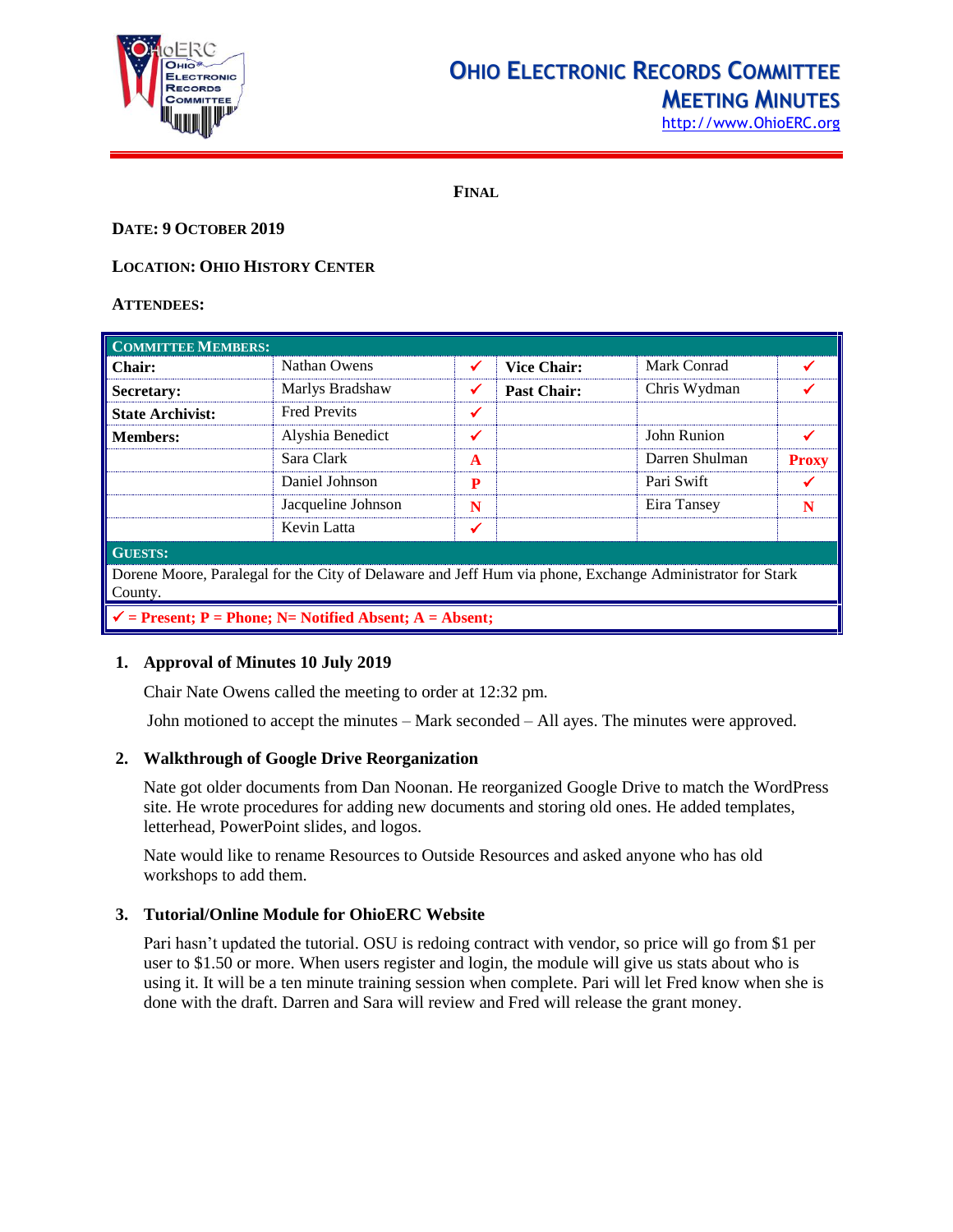

#### **4. OhioERC Guidelines/Tip Sheets/Resources Review**

o Blockchain subcommittee

*Introduction to Blockchain Concepts* is basic, without opinion or bias. Later the committee will tackle the pros and cons, a use study of different types of records, and a tip sheet pulled from the pros and cons.

Pari said that there is pending legislation allowing government entities to use blockchain to conduct business.

Pari will add a summary for the main Blockchain page. Chris remarked that a lot of novice users use our site.

Mark is doing a blockchain presentation on Thursday, October 10th at ARMA-Greater Columbus.

o Text Messaging subcommittee

Important for people to realize that text messages aren't always transient, have risks and costs, and are difficult to extract and retain. Organizations need a policy and have employees sign off on them. Pari's chart helps explain liability – will merge with tip sheet. Check with South Carolina for retention schedule.

#### **5. Membership Committee Report**

No changes. Mark talked to Richard Hampton. He says he's interested, but still no paperwork. We will keep eyes open for potential members.

o Approach for Subject Matter Experts

Mark and Nate suggested that we develop contacts at the organization level and pull someone from group as needed.

John still wants list of experts and to share committee info with them.

John introduced Jeff Hum, the Exhange Administrator for Stark County. Jeff said he would need to understand time requirements, but can weigh in as needed. He manages the email server and archive software. Nate said that Exchange experience is helpful because we don't have that on the committee and that we should collaborate to identify issues for tip sheets.

#### **6. State Archives Update**

Kevin continues to upload records, including finding aids, in Preservica. He is working on linking it to the new public catalog, Archive Space.

October 10th is Electronic Records Day - [https://www.statearchivists.org/programs/state-electronic](https://www.statearchivists.org/programs/state-electronic-records-initiative/electronic-records-day/)[records-initiative/electronic-records-day/](https://www.statearchivists.org/programs/state-electronic-records-initiative/electronic-records-day/)

Pari is interested in comparing and contrasting document storage systems vs. document preservation systems.

#### **7. Website Committee Update**

Chris updated the committee pages and added subscription link.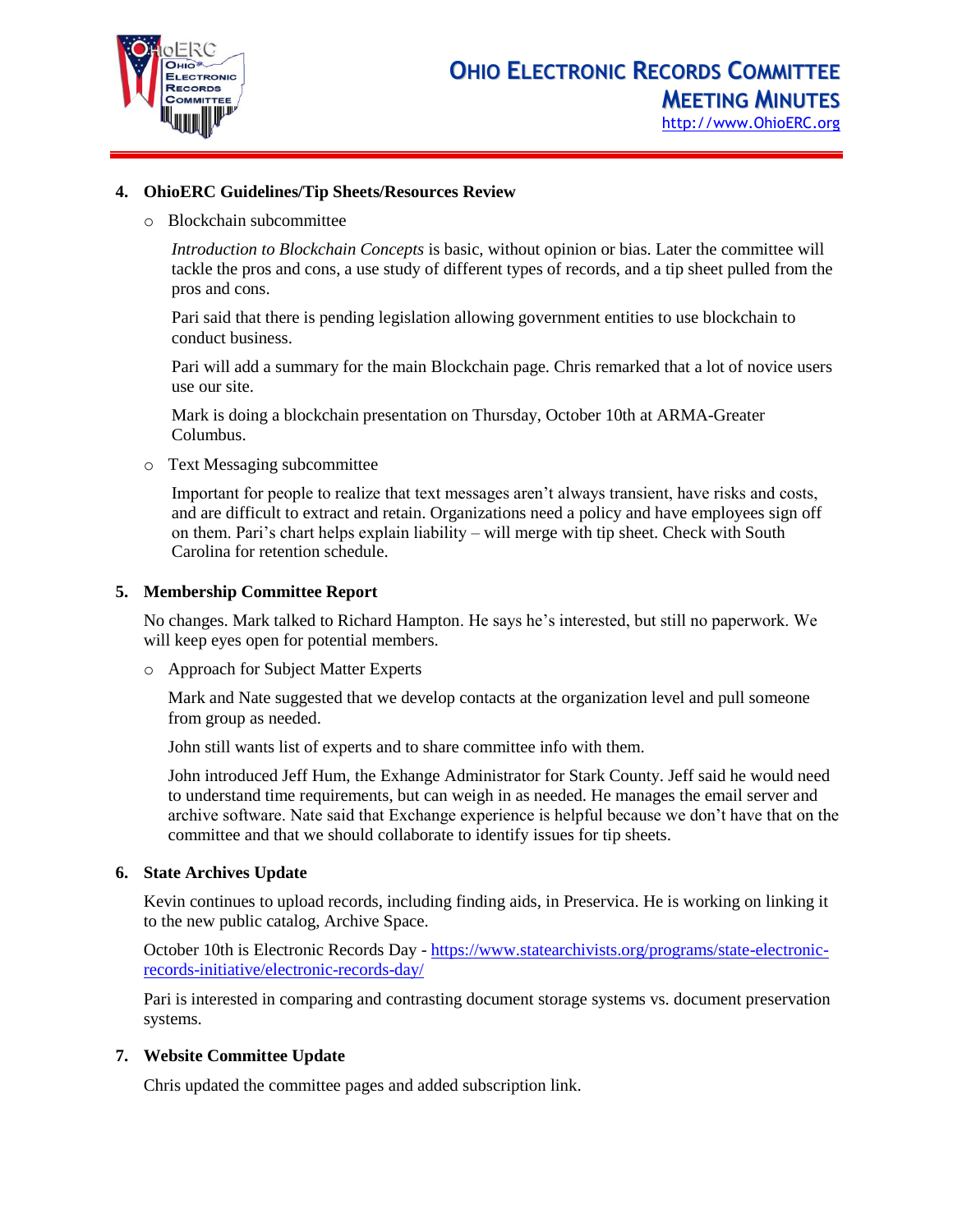

Stats on subscriptions and visits:

- July: 138 visitors, 430 page views
- Aug: 140 visitors, 402 page views
- Sept: 246 visitors, 856 page views
- Total (quarter): 524 visitors, 1688 page views
- Total (2019): 1547 visitors, 5294 page views
- Top 5 pages: Social Media, Email, Information Governance, General ERM, Digital Imaging
- Total Subscribers as of  $9/1: 18$
- Total Subscribers as of 10/1: 75

#### **8. Outreach Committee Update**

o Procedure for posting on website

Things to consider with postings and how to post. Nate suggested a quarterly cycle with one person as official poster and one person as reviewer.

o Request a resource

Nate suggested a web form to request a resource. Pari is nervous about this. Asking for an outside resource could be quick, creating a resource is slower than they would want. Nate suggested hot topics or a poll instead for new ideas and concerns.

o Possible social media re-postings

Facebook, Twitter (Darren), LinkedIn – Fred asked to wait until website more established.

#### **9. Brainstorming Session**

Mark mentioned text messaging – Fairfield County says don't do it.

Pari brought up ransomware getting more prevalent and harder to deal with. Nate suggested exploring in the new year.

Nate would like to do a tip sheet on share drive management.

Pari said that tip sheets are a big hit, but that people also want templates and documents they can customize – checklist of where to look when someone is leaving an organization – use Darren's disclaimer language.

Nate would also like to look at cloud storage, web content, electronic records disaster recovery. Pari said that NAGARA will have a webinar electronic records disaster recovery on June 9, 2020 (registration link not live yet). For this and other NAGARA webinars go to: [https://www.nagara.org/Public/Events\\_List/Webinars/Public/Events/WebinarSeries.aspx?hkey=f90c](https://www.nagara.org/Public/Events_List/Webinars/Public/Events/WebinarSeries.aspx?hkey=f90c1340-2408-4136-ab99-c541d87ce541) [1340-2408-4136-ab99-c541d87ce541](https://www.nagara.org/Public/Events_List/Webinars/Public/Events/WebinarSeries.aspx?hkey=f90c1340-2408-4136-ab99-c541d87ce541)

#### **10. Review New Action Items**

Remember to use the activity log.

Nate motioned to adjourn the meeting at 2:56 p.m. – Pari seconded – All ayes.